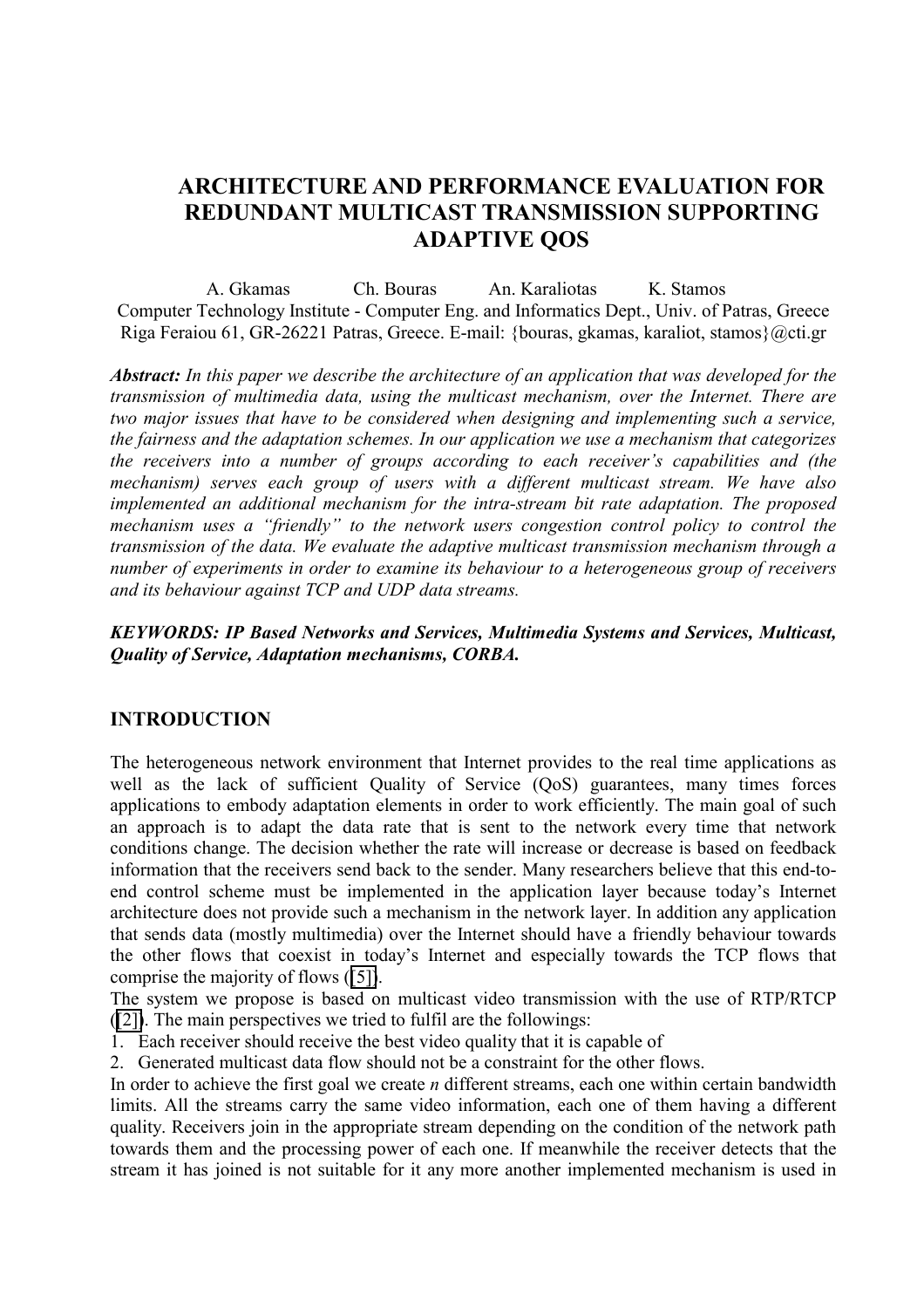order to provide the receivers with the capability of moving into another stream. In order to achieve the second goal (friendliness towards other flows), we deploy the Additive Increase Multiple Decrease (AIMD) scheme in the inter-stream adaptation algorithm.

The subject of adaptive streaming of multimedia data over networks has engaged researchers all over the world. The methods proposed for the multicast transmission of time sensitive data in the Internet can be generally divided in three main categories, depending on the number of multicast sessions used:

- 3. The source uses a single multicast session for all receivers ([\[1\], \[3\],](#page-7-0) [\[6\]\)](#page-7-0).
- 4. Simulcast: The source transmits versions of the same video encoded in varying degrees of quality. This results to the creation of a small number of multicast sessions with different rates, responsible for a range of receivers with similar capabilities ([\[7\]\)](#page-7-0).
- 5. The source uses layered encoded video, which is video that can be reconstructed from a number of discrete data streams and transmit each layer into different multicast session ([\[4\]\)](#page-7-0). The receivers subscribe to one or more multicast sessions depending on the available bandwidth into the network path to the source. The video is divided into one basic stream and more additional streams. The basic stream provides the basic quality and the quality improves with each layer added.

This work is based on the simulcast approach and it is an extension of the work, which has been presented in [\[8\]](#page-7-0) and [\[7\].](#page-7-0) In this paper we evaluate the implemented prototype, which has been presented in [\[9\].](#page-7-0)

# **1 SYSTEM ARCHITECTURE**

Our system is based on the multicast transmission of video. On the session layer, according to the OSI reference model, we use the Real Time Protocol (RTP). The RTP-RTCP protocol was also used because of the feedback capabilities that it offers (RTCP reports). At the same time, a CORBA (Common Object Request Broker Architecture) connection is established between each Client and the Server. This connection provides the necessary information to the Client concerning the multicast IP address as well as the port that will be used. Because of the variations on the quality of video that various Clients can handle, the source transmits a small number of (in our implemented prototype we use three) different multicast video streams, each one with its own bandwidth limits, with no overlapping. The transmission rate within each stream is adapting within its limits according to the capabilities and the state of the Clients participating in it. The Server is unique and responsible of:

- 1. Creating the *n* different multicast streams
- 2. Setting each one's bandwidth limits,
- 3. Tracking if there are any Clients that are not handled with fairness and
- 4. Providing the mechanisms to the Clients to change stream whenever they consider that they should be in another stream closer to their capabilities.

The Server generates *n* different Stream Managers. In each Stream Manager an arbitrary number of Client Managers is assigned. Each Client Manager corresponds to a unique receiver that has joined the stream controlled by this Stream Manager. The Server uses a Synchronisation Server, which is responsible for the management, synchronization and intercommunication between Stream Managers. The Stream Manager is responsible for the maintenance and the monitoring of one of the *n* different multicast streams that are generated in the beginning of the application. Also the Stream Manager entity has all the intra-stream adaptation mechanisms for the adjustment of the transmission rate. The Client Manager corresponds to a unique Client. It processes the RTCP reports generated by the Client and can be considered as a representative of the Client at the side of the Server. Client Manager receives the RTCP reports from the Client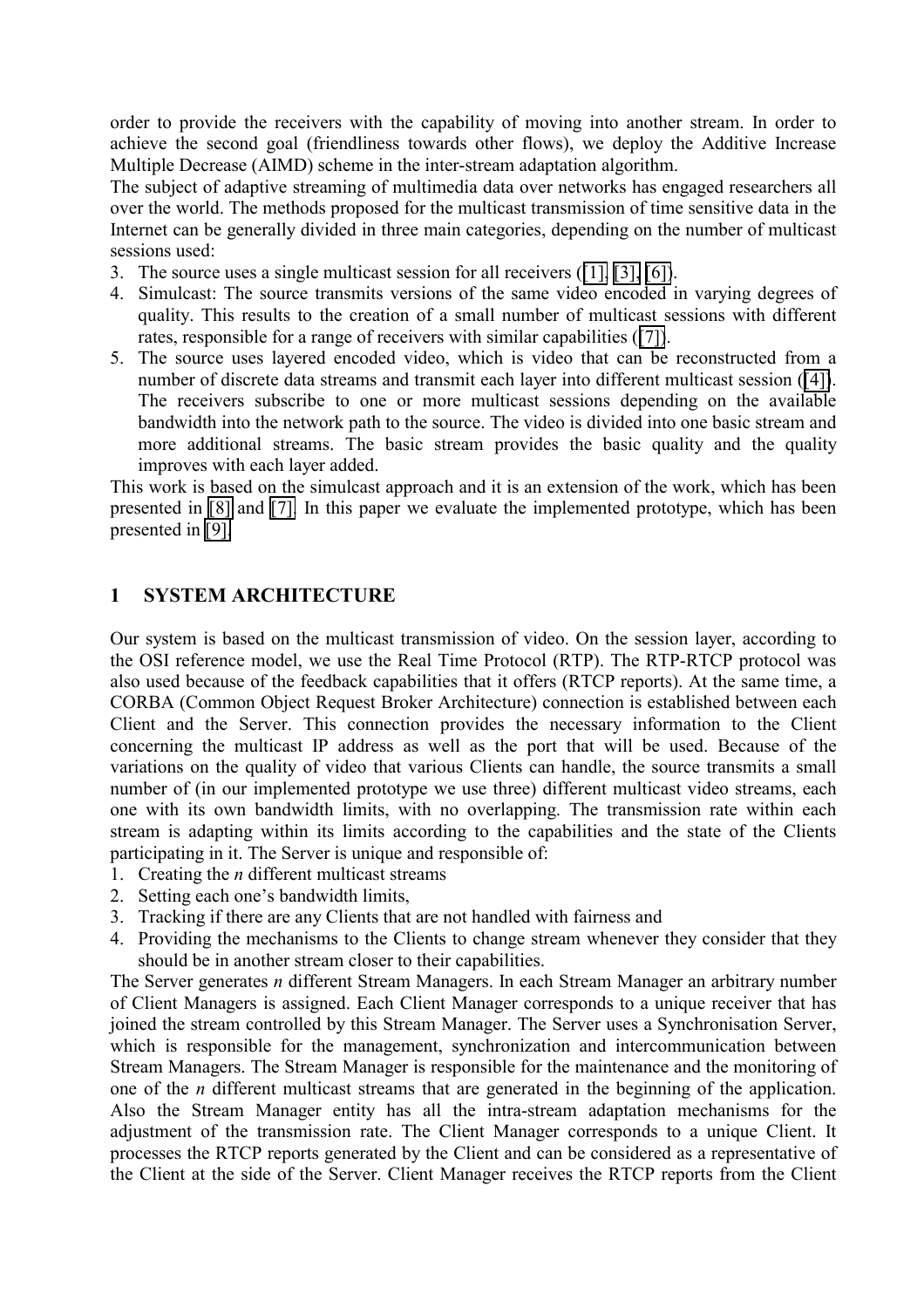and processes them based on packet loss rate and delay jitter information. It then makes an estimation of the state of the Client, based on the current and a few previous reports that it stores in a buffer.

#### **2 DESCRIPTION OF SYSTEM OPERATION AND ALGORITHMS**

The source initially constructs a number of streams. When a Client wants to start receiving video, it requests from the Server the address of a multicast session belonging to a transmitting stream (through CORBA communication). After the Client joins the multicast session, a dedicated Client Manager is created to represent the Client at the side of the Server. RTCP reports are sent back to the stream and in particular to the appropriate Client Manager. Information in RTCP reports contains two values that describe the quality of the transmission: packet loss rate and delay jitter. These values are passed through the following filters used to avoid wrong estimations and determine the aggressiveness of the feedback analysis protocol: For the packet loss rate:

$$
LR_{new} = a * LR_{old} + (1-a) * LR_{net}
$$
 (1)

Where:

- LR<sub>new</sub>: The new filtered value of packet loss rate.
- LR<sub>old</sub>: The previous filtered value of packet loss rate.
- LR<sub>net</sub>: The packet loss value that was contained in the RTCP report received from the Client.
- a: a parameter that determines the aggressiveness of the adaptation concerning the packet loss value. Its value ranges from 0 to 1. For delay jitter:

Where:

- $J_{\text{new}} = b * J_{\text{old}} + (1-b) * J_{\text{net}}$  (2)
- $J_{\text{new}}$ : The new filtered value of delay jitter.
- $\bullet$  J<sub>old</sub>: The previous filtered value of delay jitter.
- $\bullet$  J<sub>net</sub>: The delay jitter that was contained in the RTCP report received from the Client.

• b: a parameter that determines the aggressiveness of the adaptation concerning the delay jitter value. Its value ranges from 0 to 1.

For the sake of clarity, a distinction has to be made between two kinds of states, that both can take the values of UNLOADED, LOADED or CONGESTED: we call the first one the "unprocessed state" and the second the "processed state". The unprocessed state is derived directly from the filtered values of packet loss rate and delay jitter, according to the following rules:

if 
$$
(LR_{new} \geq = LR_c)
$$
 unprocessed state = CONGESTED  
if  $(LR_u < LR_{new} < LR_c)$  unprocessed state = LOADED  
if  $(LR_{new} \leq = LR_u)$  unprocessed state = UNLOADED  
if  $(J_{new} \geq \gamma * J_{old})$  unprocessed state = CONGESTED

We have defined  $LR_U$  as the maximum value of the unloaded packet loss rate and  $LR_C$  as the minimum value of the congested packet loss rate. Where  $\gamma$  is a parameter, which specifies how aggressive the network condition estimation component will be to the increase of delay jitter.

The state that will be reported to the Stream Manager is called the processed state. It is computed by taking into account the last *n* unprocessed states, which are held in an n-sized buffer in the Client Manager. A CONGESTED unprocessed state does not necessarily impose that the processed state will also be congested, especially if the majority of the previous "unprocessed states" were UNLOADED. The way the processed state is computed as presented below: We first introduce a new variable, USV (Unprocessed State Variable), that takes a new value for each unprocessed state as shown: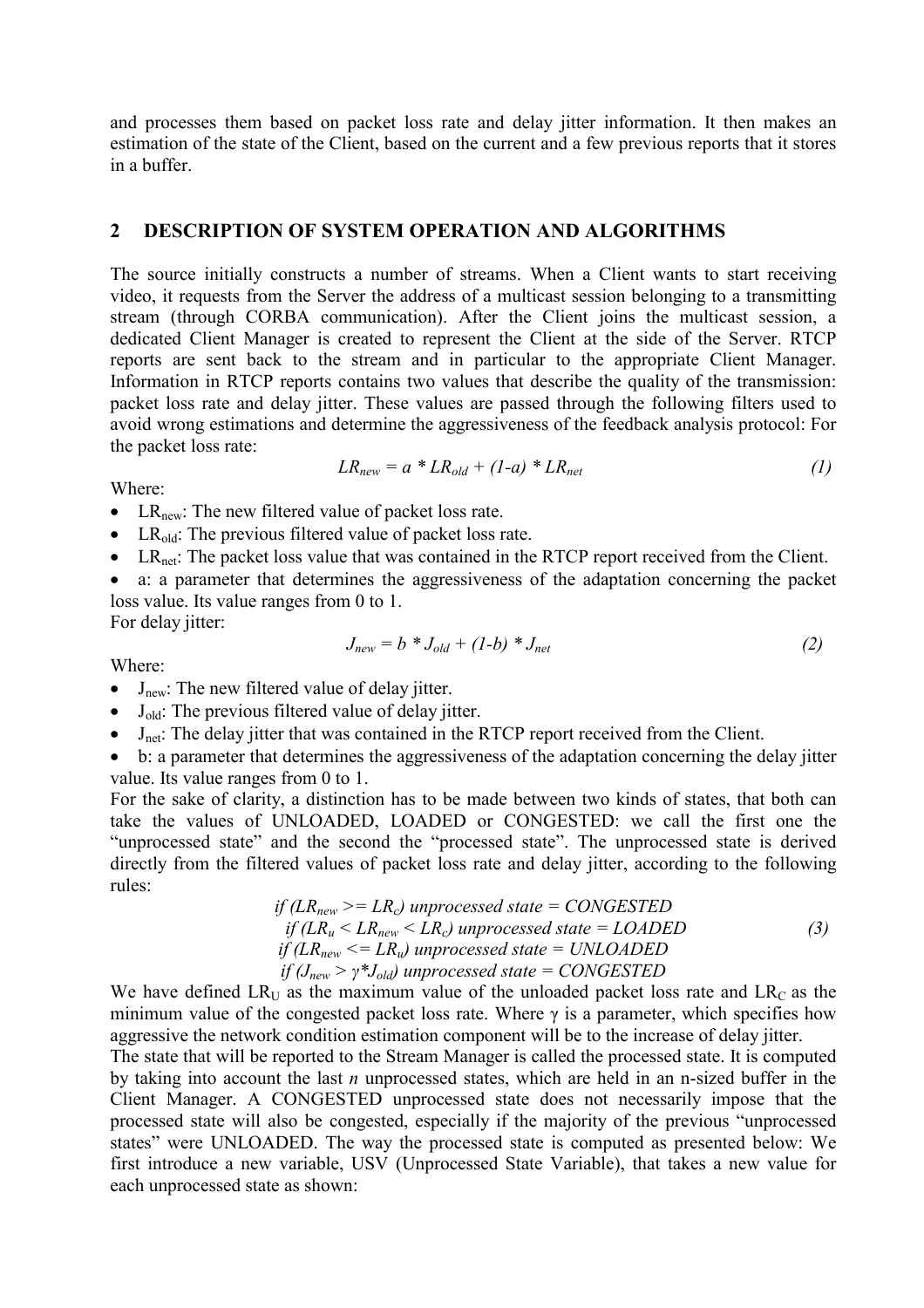if (unprocessed state<sub>i</sub> = = CONGESTED) then 
$$
USV_i = -1
$$
  
if (unprocessed state<sub>i</sub> = = LOADED) then  $USV_i = 0$   
if (unprocessed state<sub>i</sub> = = UNLOADED) then  $USV_i = 1$  (4)

The processed state is then determined by the value of

 $f(i) = state_i * w_i + state_{i-1} * w_{i-1} + ... + state_{i-n+2} * w_{i-n+2} + state_{i-n+1} * w_{i-n+1}$ where  $w_i$ , …,  $w_{i-n+1}$  are weights used to quantify the decreasing importance of old unprocessed states.

if 
$$
(f(i) < 0)
$$
 then processed state<sub>i</sub> = CONGESTED  
\nif  $(f(i) = 0)$  then processed state<sub>i</sub> = LOADED  
\nif  $(f(i) > 0)$  then processed state<sub>i</sub> = UNLOADED\n
$$
(5)
$$

We have chosen to completely ignore the first RTCP report since the moment a Client joins a new stream, because we observed that this report usually contains a very high packet loss rate value. Stream Managers update their rates synchronously and therefore time in system operation is divided in epochs of certain length. At the end of an epoch, each Stream Manager polls the states of all the Client Managers that correspond to a Client receiving this stream and then determines the improvement or degradation in this stream's video quality. Whether there will be an improvement or degradation is determined as follows: If all receivers<sup>1</sup> are in the UNLOADED state, video quality is improved. If more than a certain threshold of receivers is CONGESTED, video quality is degraded. The threshold used for our experiments was one-third of all receivers listening to the stream.

The new bit rate is estimated using an Additive Increase, Multiplicative Decrease (AIMD) algorithm, just like TCP. Increase is achieved by adding a standard small value to the previous bit rate, and is therefore quite conservative in bandwidth consumption, while decrease is achieved by multiplying the previous bit rate with a number in the range of 0…1 (typically around 0.5) and so the algorithm is more aggressive when trying to react to congestion.

There are three cases in this phase that will lead to a Client's transition towards another stream: (1) If the stream from which the Client is currently receiving video has already reached its lowest transmitting rate and the Client is still in CONGESTED state then the Client stops listening to this stream and joins the session of a lower quality stream (if such a stream exists). (2) If the stream from which the Client is currently receiving video has already reached its highest transmitting rate and the Client is still in UNLOADED state then the Client stops listening to this stream and joins the session of a higher quality stream (if such a stream exists). (3) The third case applies to a Client that co-exists in a stream with low capacity receivers but is capable of handling better quality video, so it has been unable to improve the video quality of the current stream. The mechanism used aims at making the protocol more conservative and operates by counting the number of consecutive times the receiver was UNLOADED but failed to improve the video quality. When this number exceeds a certain limit, we assume that the receiver has indeed higher capabilities and move it to a better quality stream. For a Client transition to occur, an additional rule is imposed in all cases: the Client must have sent a minimum number of reports (for our experiments this number was set to 5) since it joined the stream it now wants to leave.

# **3 PERFORMANCE EVALUATION**

 $\overline{a}$ 

In order to evaluate the performance of the implemented prototype, we run three different experiments, each with a different configuration, over a controlled networking test-bed, which we have implemented over the campus network of University of Patras in Greece. During our

<sup>&</sup>lt;sup>1</sup> The number n of the receivers can easily computed by the RTCP protocol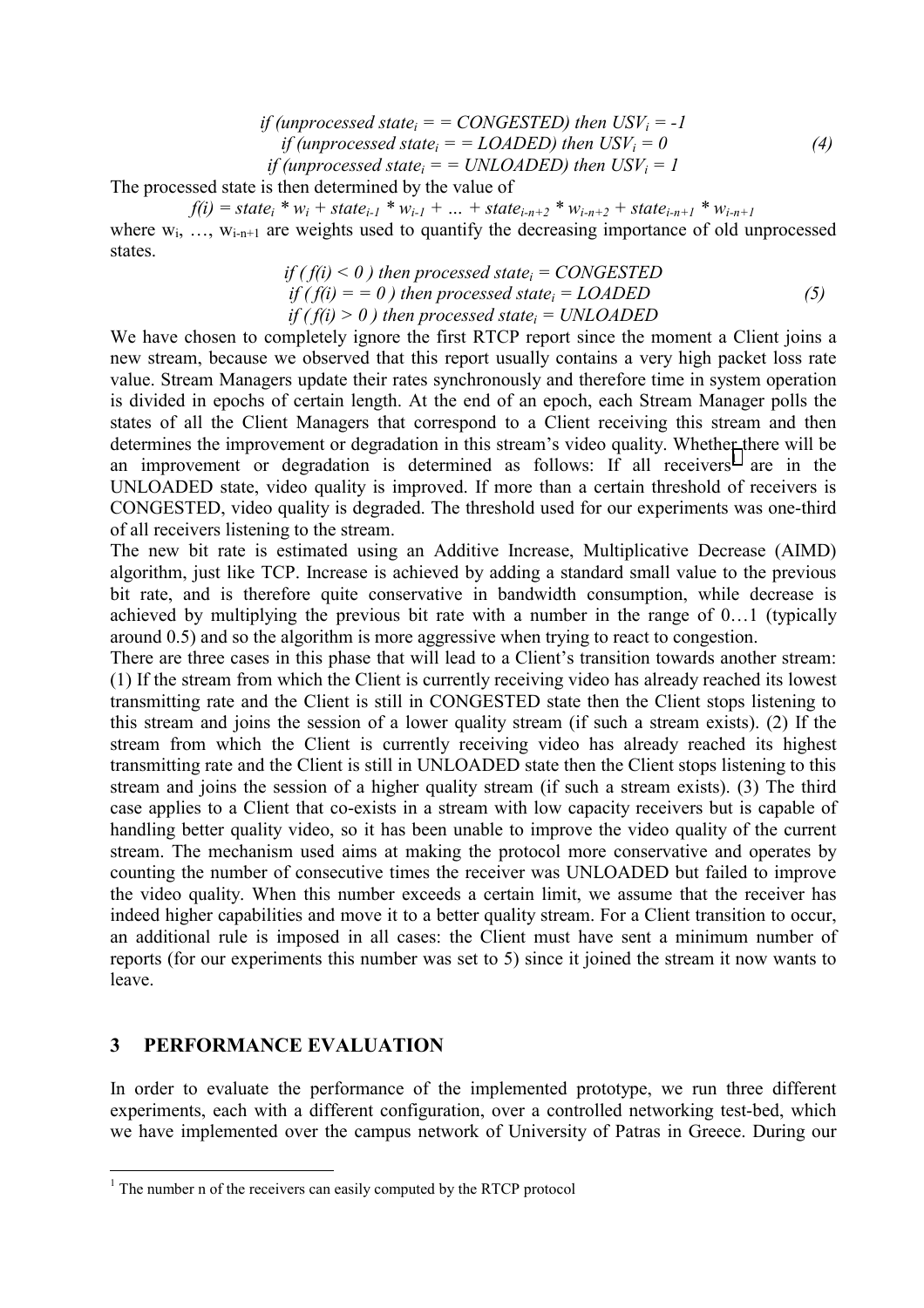experiments we use one Server and six Clients. We connect each participant (the Server and the six Clients) with connections of different capacity to our network test-bed with the use of traffic policy on the access router of each participant in the test-bed. The Server transmitted three streams with the following limits: stream 1:10Kbps-100Kbps, stream 2: 100Kbps-200Kbps and stream 3: 200Kbps-300Kbps. During the experiments the Server was using the following parameters in order to control the operation of the implemented mechanism:  $a=0.5$ ,  $b=0.8$ ,  $\gamma=2$ ,  $LR<sub>u</sub>=0.02$ ,  $LR<sub>c</sub>=0.05$ . The AIMD algorithm of the Server was increasing the transmission rate of a stream by 25Kbps, during network unloaded periods and was decreasing the transmission rate by 50% during network congestion periods. In the beginning of the all the experiments the Server transmits only stream 1 with transmission rate of 10Kbps and all the Clients are connected to stream 1.

#### **3.1 First experiment: Transmission into a heterogeneous group of receivers**

During this experiment we investigate the behaviour of the implemented prototype with a heterogeneous group of receivers. In order to implement a test-bed with a heterogeneous group of receivers the Server's outgoing link and each Client's incoming link is restricted to a specific capacity, as Figure 1 shows. We run this experiment for 360 seconds.



*Figure 2 Transmission rates of Server streams during first experiment* 

Figure 2 shows the transmission rates of Server streams and [Figure 3](#page-5-0) shows the reception rates of all the Clients. The straight lines in [Figure 3](#page-5-0) show the Server stream number from which the Client receives video. As Figure 2 shows, when the experiment starts, the Server transmits only the stream one and the streams two and three are inactive because all the Clients initially join stream one. The transmission of stream two and stream three start at the 122<sup>nd</sup> and 248<sup>th</sup> second respectively, when some Clients prefer transmission rates more than stream one can deliver. Each Client starts receiving video at a different time point. As [Figure 3](#page-5-0) shows, Client 3 joins stream one of the Server and keeps receiving this stream until the end of the experiment. This behaviour of Client 3 is as expected because Client 3 is connected to the test-bed with a 120Kbps link that discourages it to join a stream with a higher transmission rate. Client 2 and Client 4, which share the same link with 300Kbps capacity, join stream one, one after the other. After some period of time during which both Client 2 and Client 4 are receiving stream one, Client 4  $(100<sup>th</sup> second)$  joins stream two. The capacity of the link (300 Kbps) allows the simultaneous reception of stream one (max 100 Kbps) and stream two (max 200 Kbps). Therefore Client 2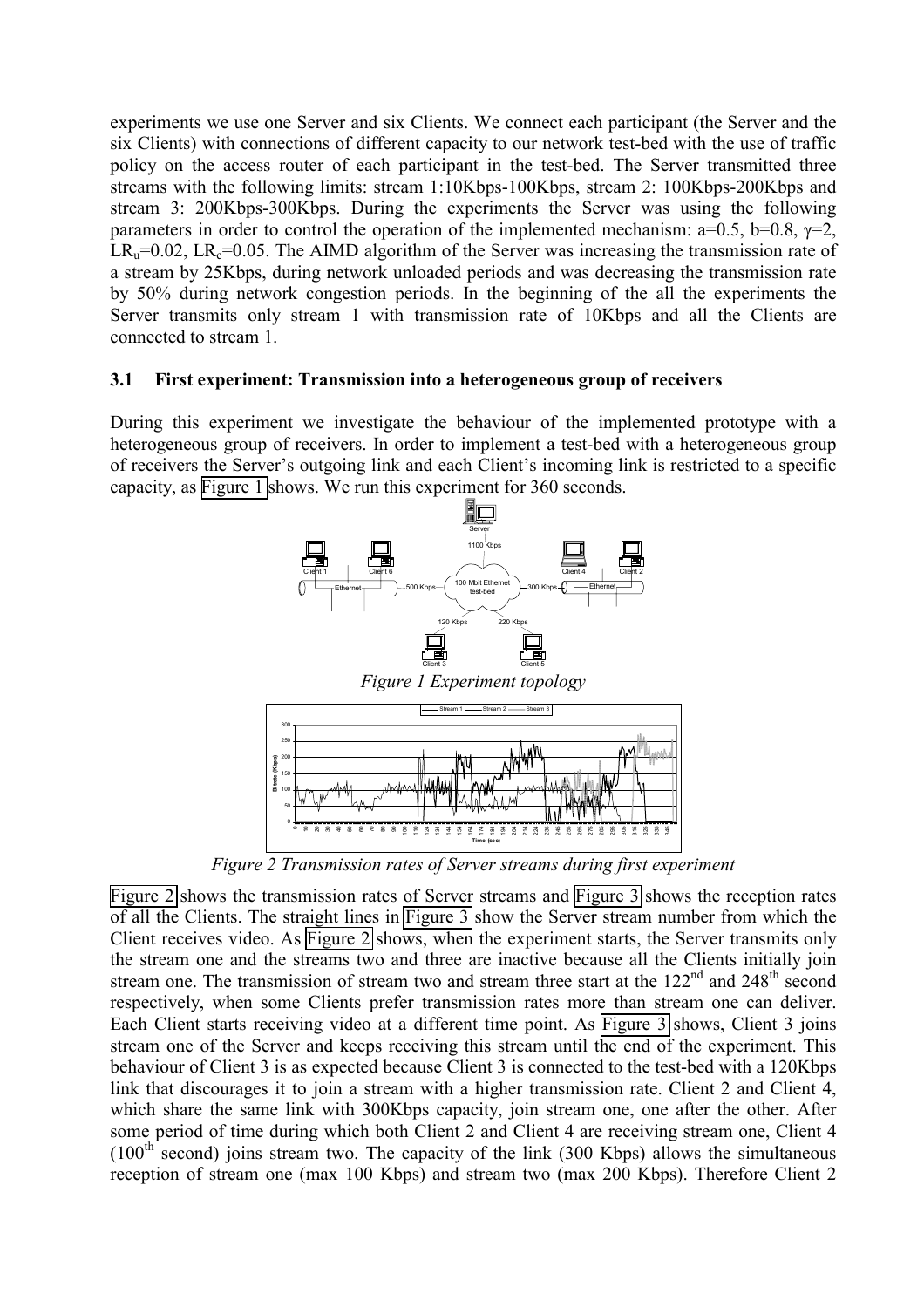<span id="page-5-0"></span>joins stream two at the  $135<sup>th</sup>$  second. At the  $223<sup>rd</sup>$  second, Client 4 tries to join stream three. This causes congestion to the link and therefore both Clients move to a lower stream (Client 4 returns to stream two and Client 2 moves to stream one). Client 6 and Client 1, which share the same link with 500Kbps capacity, join stream one, one after the other. After some time Client 6 and Client 1 join stream two almost at the same time point  $(145<sup>th</sup> second)$ . Finally at the 321<sup>st</sup> second Client 6 joins the third stream because of the high capacity of the link (500 Kbps) that connects Client 6 to the test-bed. Client 5 is the last Client, which joins the video transmission. Initially Client 5 joins stream one and at the  $257<sup>th</sup>$  second it joins stream two. The capacity of link (220) Kbps) that connects Client 5 to the test-bed does not allow Client 5 to receive stream three, so this is why Client 5 does not attempt to receive stream three.



*Figure 3 Clients reception rate during first experiment* 

The behaviour of the implemented prototype was as expected. All the Clients, depending on the capacity of the link that connects them to the network test-bed, join the appropriate stream and the Server treats all Clients with fairness. An exception is the behaviour of Client 1 between the  $264<sup>th</sup>$  second and the 307<sup>th</sup> second. During the above period, we expected that Client 1 would join stream three but Client 1 moved to stream one. We believe that the above behaviour of Client 1 is a result of low resources in the workstation that Client 1 was running on. The allocation of the Clients to the appropriate stream takes some time. This is because of the conservative operation of the implemented prototype in order to be TCP-friendly as the following experiment shows.

# **3.2 Second experiment: Transmission with background TCP traffic**

In this experiment, we transmit at the same time multimedia data with the use of the implemented prototype and TCP traffic in the same link. The topology of this experiment is the same with the topology of first experiment except for the capacity of the link, which connects Client 5 with the network test-bed. The capacity of that link has been increased to 300 Kbps. We simultaneously transmit to the link of Client 5 TCP traffic at an initial rate of 280Kbps. TCP traffic was generated by the LanTrafficV2<sup>2</sup> traffic generator, configured to send packets of 1436

 $\overline{a}$ 

 $2$  http://www.zti.fr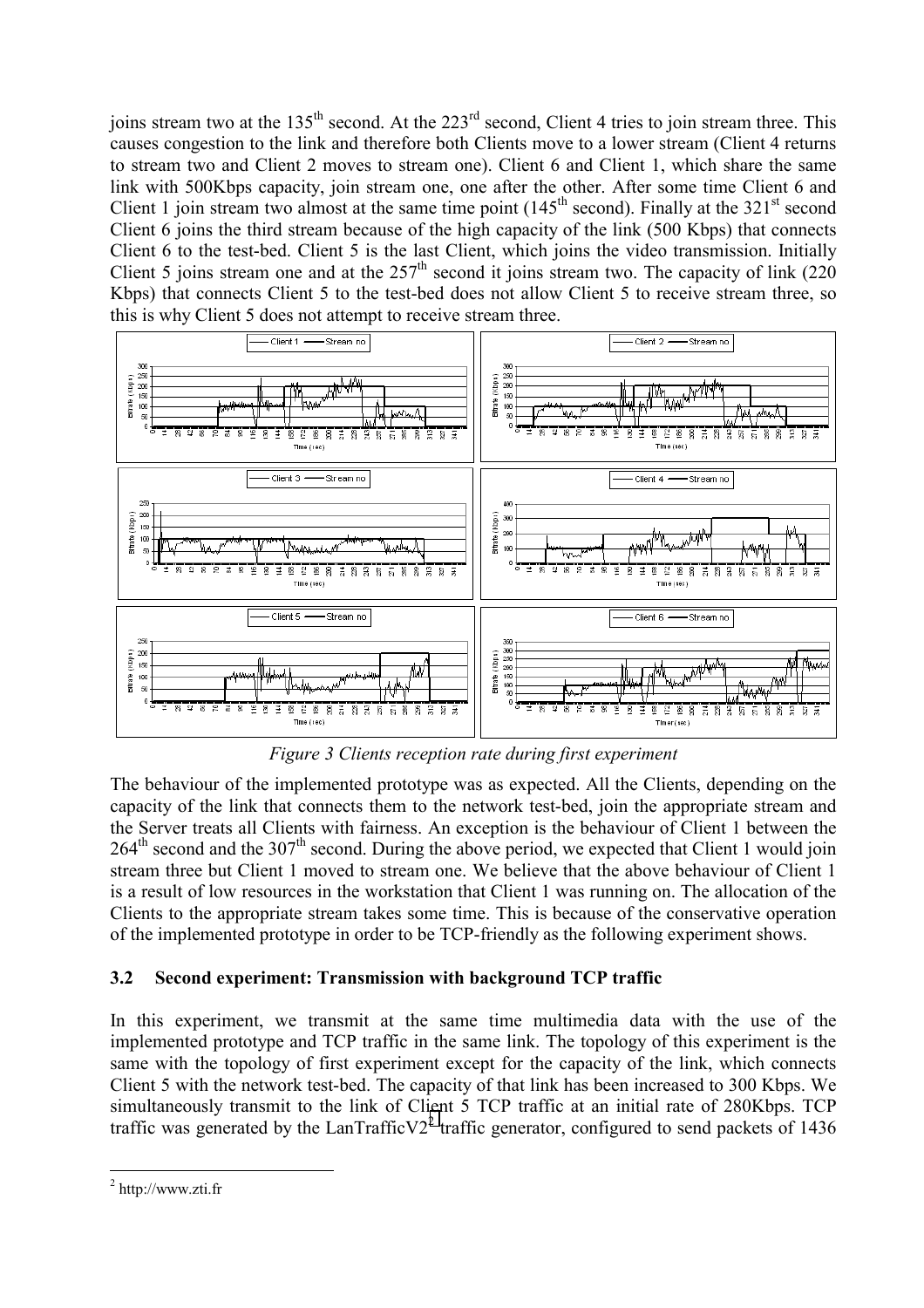bytes each every 40 ms. Figure 4 shows the transmission rate of TCP traffic and the reception rate of Client 5 during the second experiment. We run this experiment for 600 seconds.

As Figure 4 shows the implemented prototype has friendly behaviour towards TCP traffic: Initially, before the transmission of video with the implemented prototype, TCP traffic consumes all the available bandwidth. When the transmission of video starts, Client 5 joins stream one of the Server and TCP traffic reduces its transmission rate due to the congestion, which takes place to the link of Client 5. The transmission rate of stream one increases, and Client 5 consumes bandwidth to the link. After some time Client 5 tries to join stream two with a higher transmission rate. This action of Client 5 produces congestion to the link and Client 5 backs off and returns to stream one in order to release bandwidth for the TCP traffic. The above described behaviour continues until the end of the experiment. We stop the transmission of video at the 560<sup>th</sup> second and TCP traffic consumes all the available bandwidth. During this experiment the TCP traffic has transmission rate of more than 100 Kbps and maximum transmission rate more than 200 Kbps, which is good performance for TCP transmission.



*Figure 4 Transmission rate of TCP traffic and the implemented prototype* 

# **3.3 Third experiment: Transmission with background UDP traffic**

In this experiment, we transmit at the same time multimedia data with the use of the implemented prototype and UDP traffic in the same link. The topology of this experiment is the same with the topology of second experiment. We have again one Server that multicasts multimedia data to the group of Clients. We simultaneously transmit to the link of Client 5 UDP traffic at an initial rate of 280Kbps. At certain time points during the experiment we decreased the UDP transmitting rate in order to test whether our application would be able to use the available bandwidth. UDP traffic began at a rate of 280Kbps, and we later decreased it to 250, 200 and 175Kbps. UDP traffic was generated by the LanTrafficV2 traffic generator, configured to send packets of 1436 bytes each (the Ethernet MTU) every 40, 45, 55 and 60 ms, according to the sending rate we wanted to achieve. Figure 5 shows the transmission rate of UDP traffic and the reception rate of Client 5 during the third experiment. We run this experiment for 420 seconds.



*Figure 5 Transmission rate of UDP traffic and the implemented prototype* 

As Figure 5 shows, when the experiment starts, UDP traffic occupies all the available bandwidth. When the implemented prototype starts video transmission  $(70<sup>th</sup> second)$ , Client 5 joins stream one of the Server and the UDP traffic reduces its transmission rate. Although UDP traffic reduces its transmission rate, this reduction is not sufficient and the UDP traffic continues to